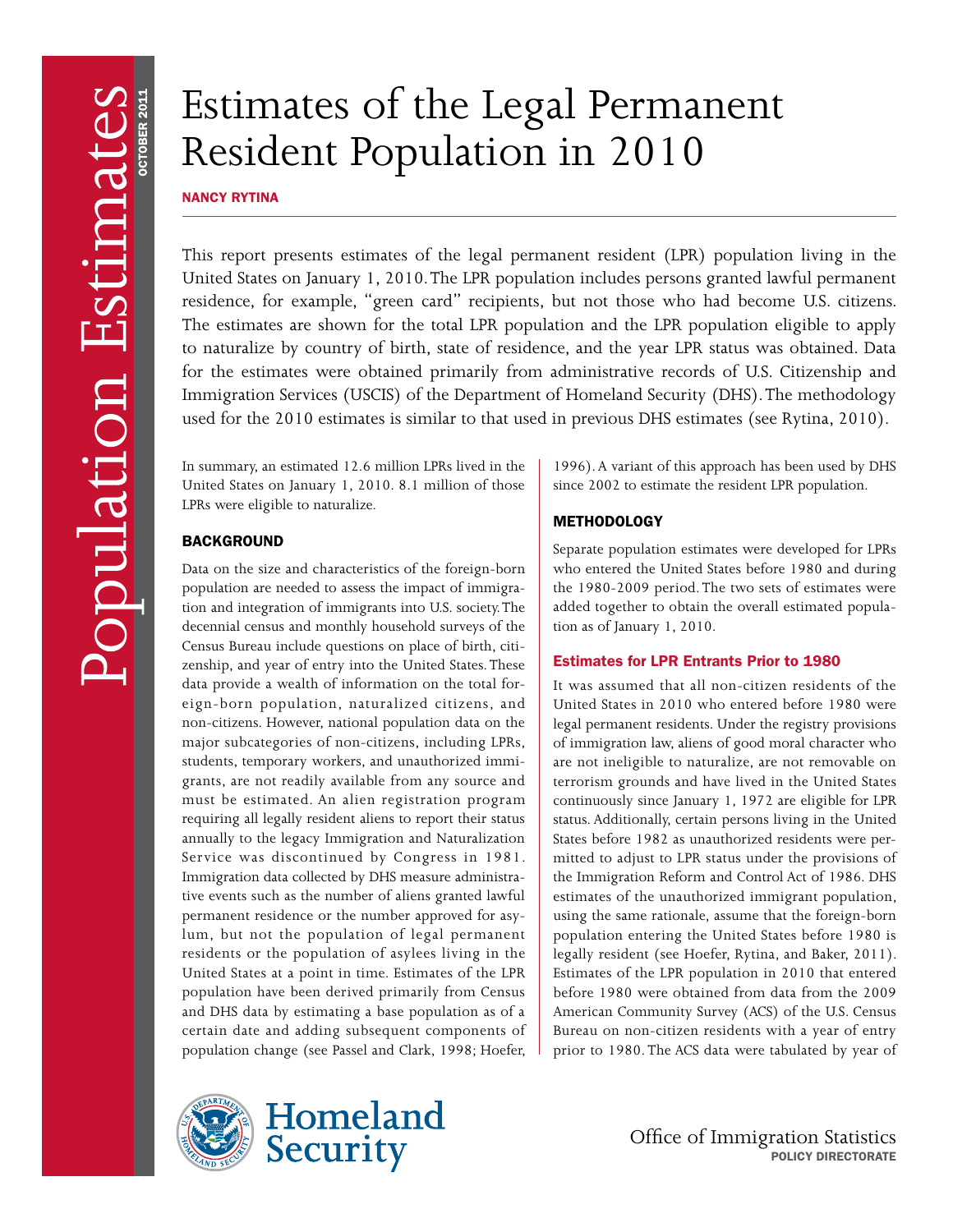entry (assumed to be the year that LPR status was obtained), country of birth, and state of residence.

## Estimates for LPR Entrants from 1980 through 2009

Data on LPRs who entered the United States between January 1980 and December 2009 were obtained from application case tracking systems of USCIS. Information on persons obtaining LPR status is supplied on two applications. The Application for Immigrant Visa and Alien Registration (DS-230) of the U.S. Department of State is used by aliens living outside the United States. DS-230 applicants who subsequently become LPRs are known as "new arrivals." The Application to Adjust Status to Permanent Residence (I-485) is used by aliens already living in the United States. I-485 applicants who become LPRs are referred to as "adjustments of status." Information on the naturalization of LPRs comes from the Application for Naturalization (N-400). The N-400 application is used by persons aged 18 years and over. Basic applicant information maintained in the case tracking systems includes alien identification number (A-number), date of birth, country of birth, gender, U.S. address, date LPR status or naturalization was obtained, and category of admission for LPR status.

Records for LPR entrants from January 1980 through December 2009 were matched by A-number with naturalization records for the same time period in order to exclude LPRs who subsequently naturalized. Several adjustments were then made to reduce the aggregated total of 1980-2009 LPRs to a 2010 LPR population of 1980-2009 entrants. The adjustments for emigration and mortality are methodologically the same as those used in DHS unauthorized immigrant population estimates. An adjustment for derivative citizenship is unique to the LPR population estimates.

LPRs who entered the United States before 1980 were excluded as these persons were counted in the pre-1980 entrant population from the ACS. The date of entry for "new arrival" LPRs is the date of approval for LPR status. For "adjustment of status" LPRs, however, the entry date is usually not recorded directly so the year of last entry prior to adjustment of status was selected as an approximation. Year of last entry was imputed where missing (approximately 40 percent of adjustment of status records during 1998-2005) using category of admission, year of LPR adjustment, and known last entry date. Additional adjustments, described below, were made for LPR children who had derived citizenship, mortality, and emigration.

*Derivative Citizenship.* Most LPRs become U.S. citizens by applying for naturalization (using the N-400 form) when they are at least 18 years old. Some LPRs, however, become U.S. citizens by deriving citizenship upon the naturalization of a parent and may, but are not required to, apply for a certificate of citizenship (using Form N-600). The number of LPRs deriving citizenship was estimated from applications filed for certificate of citizenship from 1980 through 2009. This approach, like its predecessor,<sup>1</sup> produces a conservative estimate of derivative citizenship but was adopted

because it is straightforward and produces a slightly larger and presumably more accurate estimate for recent years.

*Mortality.* LPRs were survived to 2010 by age (when LPR status was obtained) and gender using mortality rates by age and sex from 1989-91 life tables (National Center for Health Statistics, 1997). The median age of foreign nationals at the time they become LPRs is about 31 years (Monger and Yankay, 2011). As a result, mortality has very little impact on the estimates for recent LPRs but a greater impact for those who became LPRs during the 1980s.

*Emigration.* Most observers agree that a sizable number of LPRs emigrate from the United States. The U.S. government has not collected official statistics since 1957. National data that directly measure emigration do not exist. This report uses an average annual rate of emigration of approximately 1 percent based on estimates for the foreign-born population from Census data (Ahmed and Robinson, 1994). The rates vary by years of residence in the United States and naturalization status. (LPRs who subsequently naturalized were not considered at risk of emigration until after becoming citizens). LPRs who entered the United States as asylees and refugees were assumed not to emigrate.

After adjusting for derivative citizenship, mortality, and emigration, estimates for 1980-2009 entrants were tabulated by the year LPR status was obtained, country of birth, and state of residence. The use of state of residence provided on the application for permanent residence ignores subsequent internal migration and affects the state-level estimates to the extent that migration to and from each state is not the same.

## LPR Population Eligible to Naturalize

LPRs are eligible to apply for naturalization after meeting U.S. residency and other requirements. This report estimates the LPR population eligible to naturalize based on residence requirements using class of admission and the year LPR status was obtained. Most LPRs are required to meet a five-year residency requirement for naturalization. Spouses of U.S. citizens are eligible to apply in three years. There are several other exceptions to the five-year residency requirement, most of which affect small numbers of immigrants.

It was assumed that all LPRs are required to meet a five-year residency requirement except for those whose permanent resident status was as a spouse of a U.S. citizen. Certain categories of immigrants receive credit for the period prior to the actual grant of lawful permanent resident status. The credited time or earlier dates are not included in the LPR records used for this analysis and must be estimated. Asylees are credited one year in asylum status toward lawful permanent resident status. Asylees were therefore assumed eligible to naturalize four years after approval of the adjustment of status application.

Immigrants adjusting to LPR status as refugees, Lautenberg parolees, or through cancellation of removal also receive credit for residence in the United States prior to the actual grant of lawful permanent residence based, respectively, on the date of entry into the United States as a refugee, the date of parole, and the date of cancellation of removal. It was assumed that two years elapse between the earlier dates and the date of approval of the

<sup>1</sup> For LPR population estimates for years prior to 2009, OIS assumed that the cumulative "citizenship" rate (derivative citizenship plus naturalization) for LPRs who were less than 16 years of age when they became LPRs was the same as the rate for persons who were 16 years of age when obtaining LPR status.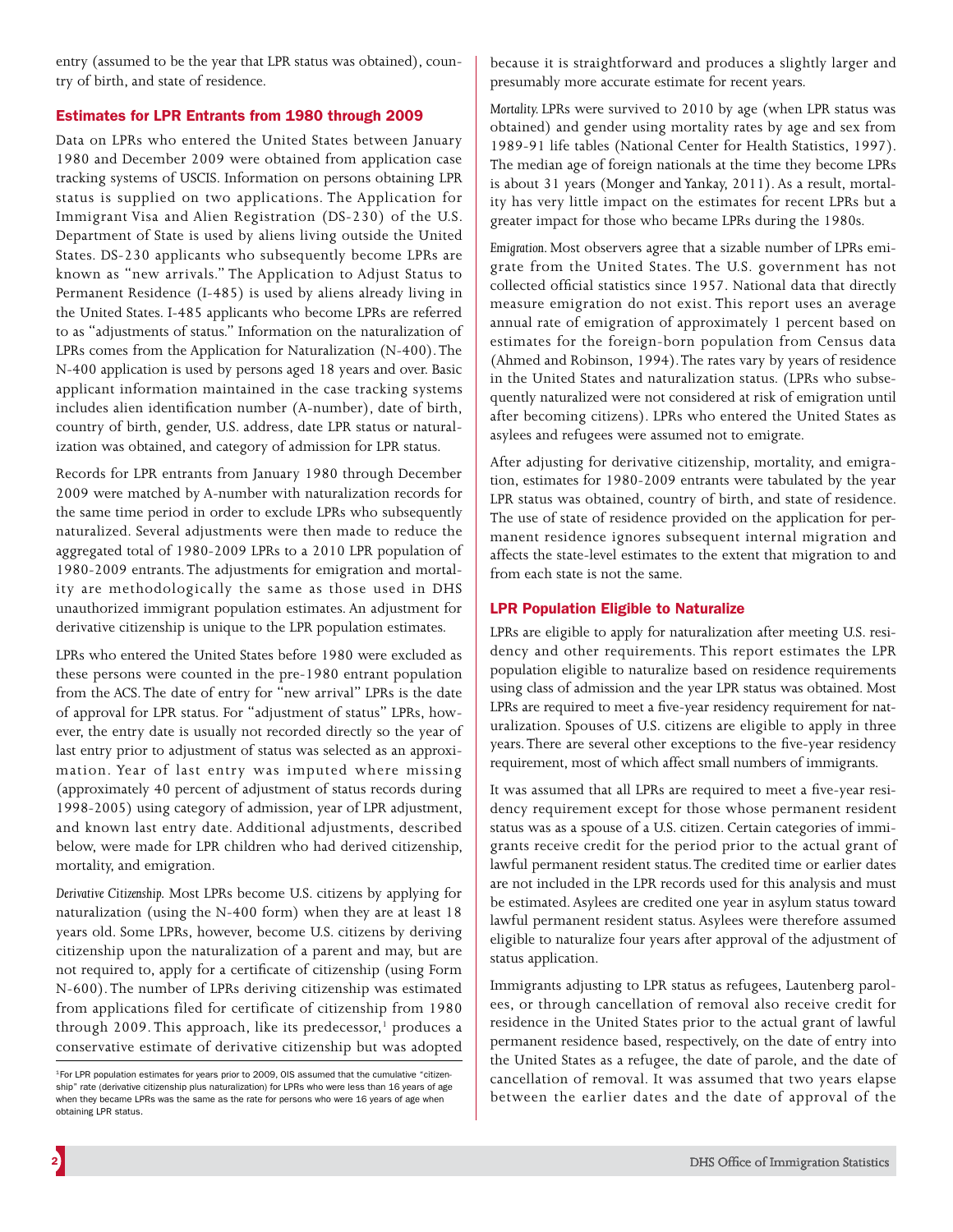application for permanent residence so that these LPRs are eligible to apply for naturalization approximately three years after approval of their application for adjustment.

## FINDINGS

### **Overview**

An estimated 12.6 million legal permanent residents (LPRs) were living in the United States on January 1, 2010 (see Table 1). Of the 12.6 million, an estimated 8.1 million were eligible to naturalize. Between January 2008 and 2010, the total LPR population and LPR population eligible to naturalize remained about the same. In general, the size of the LPR population changes less rapidly than the total legally resident population because increases in the number of persons becoming LPRs each year are offset by persons naturalizing.

#### Table 1.

#### Size of the Legal Permanent Resident Population

| <b>Legal permanent residents</b> | 2008       | 2009       | 2010       |
|----------------------------------|------------|------------|------------|
| Total.                           | 12.600.000 | 12.450.000 | 12.630.000 |
| Eligible to naturalize           | 8.160.000  | 7.870.000  | 8,070,000  |
| Not eligible to naturalize       | 4.440.000  | 4.590.000  | 4,570,000  |

Note: Detail may not sum to totals because of rounding. Source: U.S. Department of Homeland Security.

*Components.* The entries in Table 2 show the contribution of each data source and adjustment to the final estimated LPR population in 2010. According to USCIS administrative records, 25.2 million foreign nationals obtained LPR status between 1980 and 2009. By the end of 2009, an estimated 9.7 million (38 percent) had naturalized; 1.3 million (5 percent) had derived citizenship before becoming 18 years old; and 3.2 million (13 percent) had died or emigrated. An estimated 4.6 million LPRs had not met the residency requirement for naturalization, leaving 8.1 million LPRs eligible to apply to naturalize in 2010.

#### Table 2.

#### Components of the Legal Permanent Resident Population: 2010

| Category |                                                           | <b>Number</b> |
|----------|-----------------------------------------------------------|---------------|
|          | LPR status obtained between $1980-2009$                   | 25,150,000    |
| minus    | Naturalizations 1980-2009                                 | 9,660,000     |
| minus    | Derivative citizenship 1980–2009.                         | 1,260,000     |
| minus    | Emigration and mortality 1980–2009                        | 3,230,000     |
| equals   | LPRs survived to $1/1/2010$                               | 11,000,000    |
| plus     | LPR status obtained prior to $1980$ (ACS) $\ldots \ldots$ | 1,630,000     |
| equals   | Estimated LPR population as of $1/1/2010$                 | 12,630,000    |
| minus    | LPRs not eligible to naturalize as of $1/1/2010$          | 4,570,000     |
| equals   | Estimated LPR population eligible to naturalize as        |               |
|          |                                                           | 8.070.000     |

Note: Detail may not sum to totals because of rounding.

Source: U.S. Department of Homeland Security.

*Error.* The major sources of error in the estimates are the assumptions made about emigration, mortality, and derivative citizenship. Errors in the estimate of these components affect the 1980-2009 entrants portion of the 2010 LPR estimate. The estimates derived from the 2009 ACS for LPRs entering before 1980 are subject to both sampling and nonsampling error. The estimated margin of error at the 90 percent confidence level for the 1.6 million

estimate is less than plus or minus 0.1 million (U.S. Bureau of the Census, 2010). Estimates by country of birth and state of residence are based on smaller numbers of observations and are affected more by sampling error. Major sources of non-sampling error include possible misreporting of citizenship status and year of entry by ACS respondents.

## Year LPR Status Obtained

More than one-half (56 percent) of LPRs in the United States in 2010 obtained permanent residence in 2000 or later (see Table 3). Thirty-eight percent gained LPR status between 2005 and 2009, and 13 percent became LPRs before 1980.

#### Table 3.

| Year LPR Status Obtained for the Legal Permanent Resident |  |
|-----------------------------------------------------------|--|
| Population: 2010                                          |  |

|                       | All legal permanent<br>residents |                | <b>Legal permanent residents</b><br>eligible to naturalize |                |
|-----------------------|----------------------------------|----------------|------------------------------------------------------------|----------------|
| Year                  | <b>Number</b>                    | <b>Percent</b> | <b>Number</b>                                              | <b>Percent</b> |
| Total. $\ldots$       | 12,630,000                       | 100.0          | 8,070,000                                                  | 100.0          |
| Before 1960           | 180,000                          | 1.4            | 180.000                                                    | 2.2            |
| $1960 - 1969$         | 420.000                          | 3.3            | 420.000                                                    | 5.2            |
| 1970–1979<br>$\ldots$ | 1,040,000                        | 8.2            | 1.040.000                                                  | 12.9           |
| $1980 - 1989$         | 1,110,000                        | 8.8            | 1,110,000                                                  | 13.7           |
| $1990 - 1999$         | 2.770.000                        | 21.9           | 2.650.000                                                  | 32.9           |
| $2000 - 2004$         | 2,290,000                        | 18.1           | 2.010.000                                                  | 25.0           |
| $2005 - 2006$         | 1.860.000                        | 14.8           | 660,000                                                    | 8.2            |
| $2007 - 2009$         | 2,980,000                        | 23.6           |                                                            |                |
| - Represents zero.    |                                  |                |                                                            |                |

Note: Detail may not sum to totals because of rounding.

Source: U.S. Department of Homeland Security.

# Country of Birth

Mexico was the leading country of origin of the LPR population in 2010 (see Table 4). An estimated 3.3 million or 26 percent of LPRs came from Mexico. The next leading source country was the Philippines (0.6 million), followed by People's Republic of China (0.6 million), India (0.5 million), and the Dominican Republic (0.4 million). Forty-two percent of LPRs in 2010 were born in one of these five countries. The 10 leading countries of origin, which also include Cuba, Canada, El Salvador, Vietnam, and the United Kingdom, represented 55 percent of the LPR population.

The leading countries of origin of the LPR population eligible to apply to naturalize are similar to those for the total LPR population. Differences in rankings tend to reflect either country of origin variation in the propensity to naturalize or changes in LPR flows and naturalization eligibility.

## State of Residence

The data in Table 5 show the estimated LPR population for the leading states of residence. Because the data for most of the population are based on residence at the time LPR status was obtained, the relative rankings are more accurate than the actual population estimates by state.

California was the leading state of residence with an estimated 3.3 million LPRs in 2010. The next leading states of residence were New York (1.6 million), Texas (1.2 million), and Florida (1.2 million). These four states were home to 58 percent of LPRs in 2010.